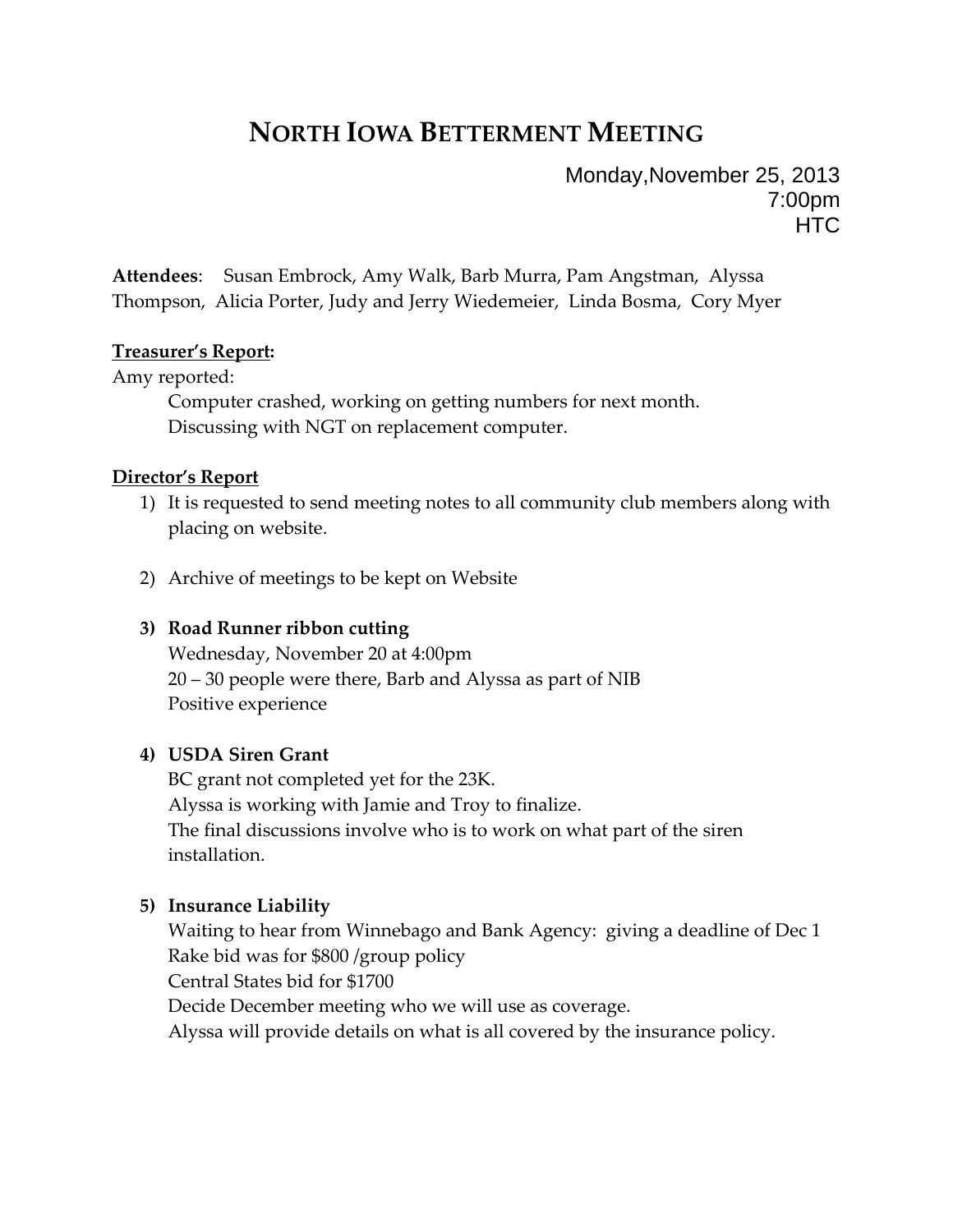# **6) Creative Spirits**

Plan to host a party on January 22<sup>nd</sup> at 6:30 pm Theme is mittens

## **7) Football fundraiser**

Feb 22nd: Make Godfather pizza to‐do orders Need 50 volunteers to help make the pizzas Need to sell at least 500 pizza's Charged cost: \$10

## **8) Grant Classes**

Alyssa found a class offered in Des Moines. No hotel or food reimbursement needed, plan to stay with family Feb 10‐11 at \$425 Susan motion to Sign‐up Amy 2nd. Motion carried.

## **Committees:**

# **1) Member Donation letter**

Working on the letter to go out to Rural community. Barb allowing us to use Murra Hardware Bulk rate First attempting for public support, then will ask businesses. Starting letters with Buffalo Center first. Cost is \$186/1200 letters to be sent out.

## **2) Tour of Lights**

Dec 8: 5‐8pm

Advertisement and Facebook event has been created. People are to submit their house to be on the map to tour. Serving hot cider and treats in the NIB building. Committee members asked to make bars for the event. Amy, Susan, Bar, Alicia‐bars Alyssa will provide the cider. Kiewitt offered sleigh rides if the weather permitted.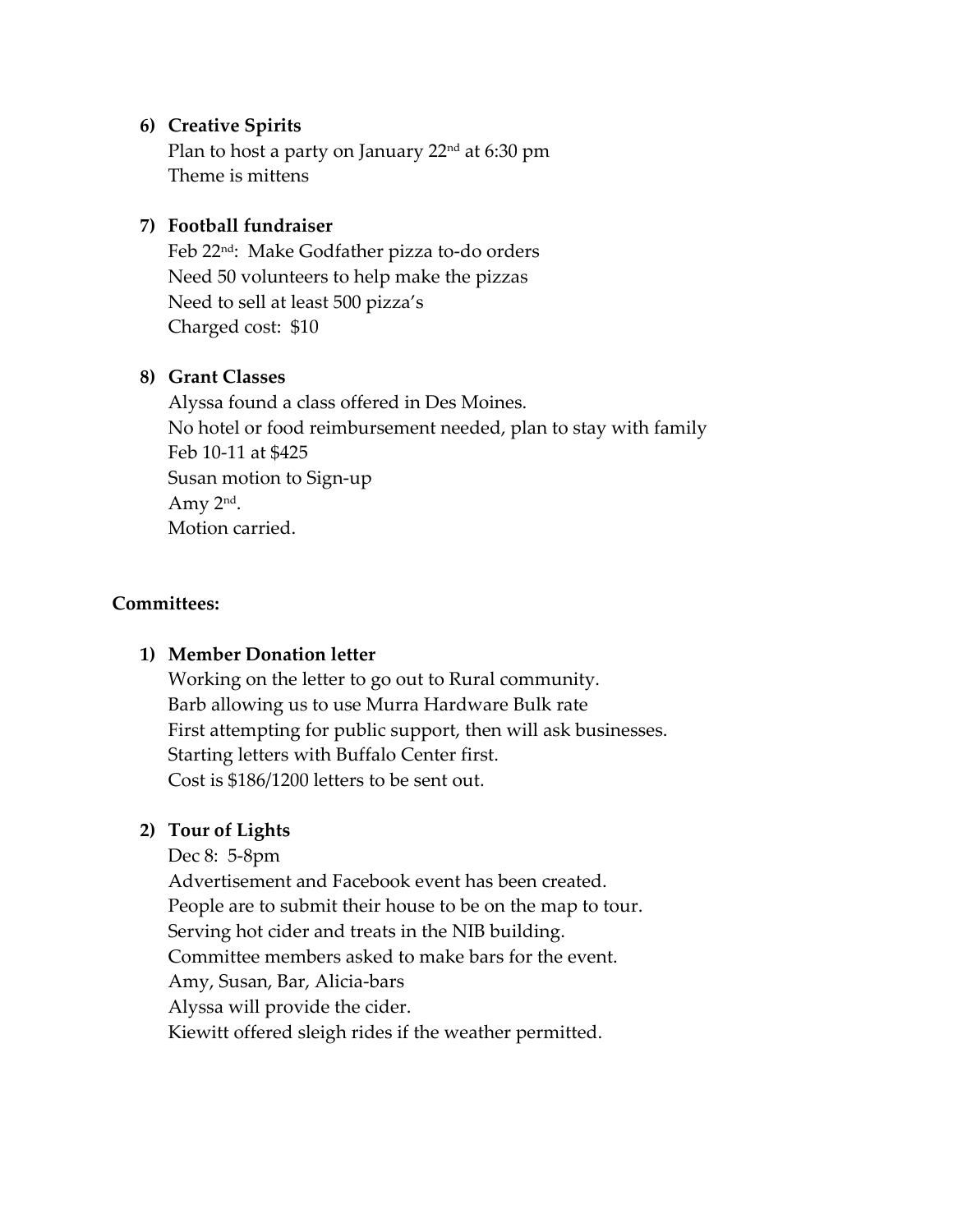# **3) Basketball**

The  $4-8$ <sup>th</sup> BB tournament is to be held on January 18. 4<sup>th</sup>-5<sup>th</sup> girls will be on one team. 5<sup>th</sup> boys have own team, 4<sup>th</sup> have own team. 5 teams from other schools have signed up so far. 4‐6 in AM, with 7‐8 in afternoon

# **4) Girl's club**

Starts Jan 15: 2:15‐4:00 (Wednesdays) HTC already reserved. \$30 for event. (5 days) Ages:  $3<sup>rd</sup>-5<sup>th</sup>$  grade Packets to be sent home prior to holidays.

## **5) Ladies night out**

Over 150 ladies were out for the night. We needed to make more stamp cards. Ladies requested to have event run longer next year. Plan to have home businesses in senior center next year. One large raffle prize, with smaller prizes were awarded. Work with Fire Department next year to not have on the same night. Planning to run event from 3‐8 next year.

## **6) GALA**

Save the Date business cards were handed out on Ladies Night and continue to be handed out.

Posters and letters have been made for businesses.

W<sub>3</sub> catering

BS Band

High School to play piano music.

## **7) Grants**

**Stateline Grant**: Wrote in for Blow‐Up TV.

**Hanson Grant**: Going to write up grant for tennis court resurface Due Dec 2, decided to wait to get more details and turn in for March 1 Call Troy Fliner, Logan Concrete for an itemized estimate. Ask Iowa Tennis Association for information.